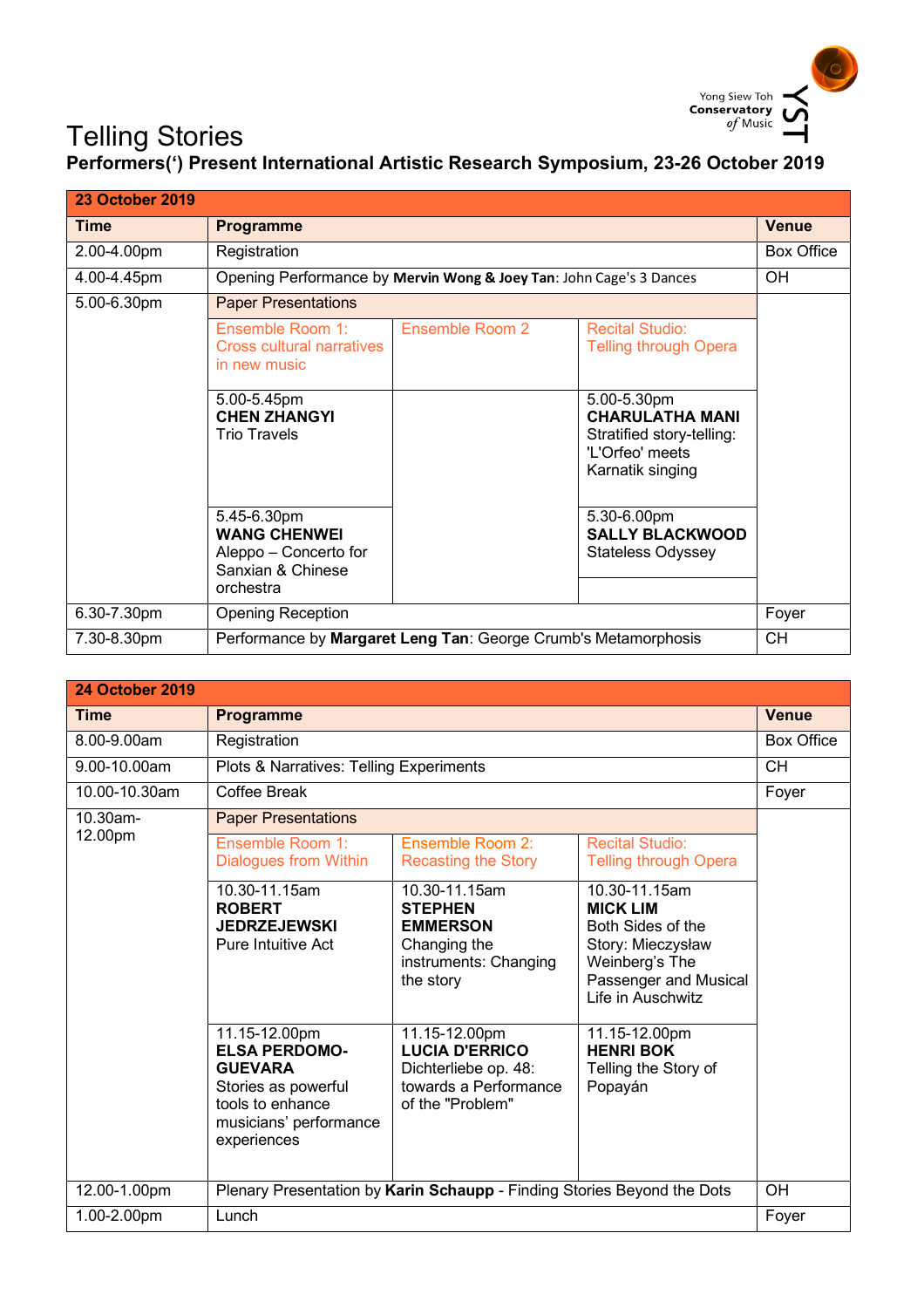| 2.00-3.30pm  | <b>Paper Presentations</b>                                                                     |                                                                                                                                              |                                                                                                                                                         |           |
|--------------|------------------------------------------------------------------------------------------------|----------------------------------------------------------------------------------------------------------------------------------------------|---------------------------------------------------------------------------------------------------------------------------------------------------------|-----------|
|              | Ensemble Room 1:                                                                               | Ensemble Room 2:                                                                                                                             | <b>Recital Studio:</b>                                                                                                                                  |           |
|              | <b>Enabling Expression</b>                                                                     | Performer in the Story                                                                                                                       | Collaborative                                                                                                                                           |           |
|              | 2.00-2.45pm<br><b>RACHEL HO</b><br>A Golden Tale                                               | 2.00-2.45pm<br><b>POON KIU TUNG</b><br>Musical Syncretism in<br><b>Contemporary Chinese</b><br>Piano Works: A Lecture<br>Recital             | Storytelling<br>$2.00 - 2.45$ pm<br><b>ANN-KRISTIN</b><br><b>SOFRONIOU</b><br>Recycling music-<br>Recycling<br>performance: John<br>Rea's 'Las Meninas' |           |
|              | 2.45-3.30pm<br><b>RACHEL LIM</b><br><b>Helping Autism Speak:</b><br>Expression through<br>Song | 2.45-3.15pm<br><b>LI CHUREN</b><br>An Autoethnographic<br>Approach to the<br>Analysis of George<br><b>Crumb's "Five Pieces</b><br>for Piano" |                                                                                                                                                         |           |
| 3.30-4.00pm  | Coffee Break                                                                                   |                                                                                                                                              |                                                                                                                                                         | Foyer     |
| 4.00-5.00pm  | Plenary Presentation by Tazul Tajuddin: Mediation of Hybrid Cultures                           |                                                                                                                                              |                                                                                                                                                         | <b>OH</b> |
| 4.00-6.00pm  | Open Rehearsal with Paulo de Assis: Beethoven Op. 61                                           |                                                                                                                                              |                                                                                                                                                         | Rec       |
| 5.00-6.00pm  | Open Rehearsal with Aleksey Igudesman: Beethoven's Travels                                     |                                                                                                                                              |                                                                                                                                                         | <b>CH</b> |
| 6.00-7.00pm  | Plenary Concert: Khaldei Trio                                                                  |                                                                                                                                              |                                                                                                                                                         | OH        |
|              | Open Rehearsal with Hyung-ki Joo: After Moonlight                                              |                                                                                                                                              | <b>CH</b>                                                                                                                                               |           |
| 8.00-9.30pm  | Performance by YST Alumni                                                                      |                                                                                                                                              |                                                                                                                                                         | <b>CH</b> |
| 9.30-10.30pm | Performance by Varsha                                                                          |                                                                                                                                              |                                                                                                                                                         | OH        |

| <b>25 October 2019</b> |                                                                                                                                                                                         |                                                              |                   |
|------------------------|-----------------------------------------------------------------------------------------------------------------------------------------------------------------------------------------|--------------------------------------------------------------|-------------------|
| <b>Time</b>            | Programme                                                                                                                                                                               |                                                              | <b>Venue</b>      |
| 8.30-9.00am            | Registration                                                                                                                                                                            |                                                              | <b>Box Office</b> |
| 9.00-10.00am           | Plots & Narratives: A Story Unfolding                                                                                                                                                   |                                                              | <b>CH</b>         |
| 10.00-10.30am          | <b>Coffee Break</b>                                                                                                                                                                     |                                                              | Foyer             |
| 10.30am-               | <b>Paper Presentations</b>                                                                                                                                                              |                                                              |                   |
| 12.00pm                | Ensemble Room 1:<br>Collaborative<br>Storytelling                                                                                                                                       | Ensemble Room 2:<br><b>New Insights - Music</b><br>and Dance |                   |
|                        | 10.30-11.00am<br><b>JOSEPH BOWMAN</b><br>The Hollow Men by T.S.<br>Eliot - A Reimagining of<br><b>Vincent Persichetti's</b><br>work for Trumpet,<br>Electronic Music and<br>Spoken Word | 10.30-11.15am<br><b>KHOO HUI LING</b><br>Walking in the Wild |                   |
|                        | 11.00-11.30am<br><b>HO CHEE KONG</b><br>Local Stories - Tales<br>from Nanyang                                                                                                           | 11.15-12.00pm<br><b>JOHN SHARPLEY</b><br>Story without words |                   |
| 12.00-1.00pm           | Plenary Performance by Huang Hsin Yun: FantaC                                                                                                                                           |                                                              | <b>CH</b>         |
| 1.00-2.00pm            | Lunch                                                                                                                                                                                   |                                                              | Foyer             |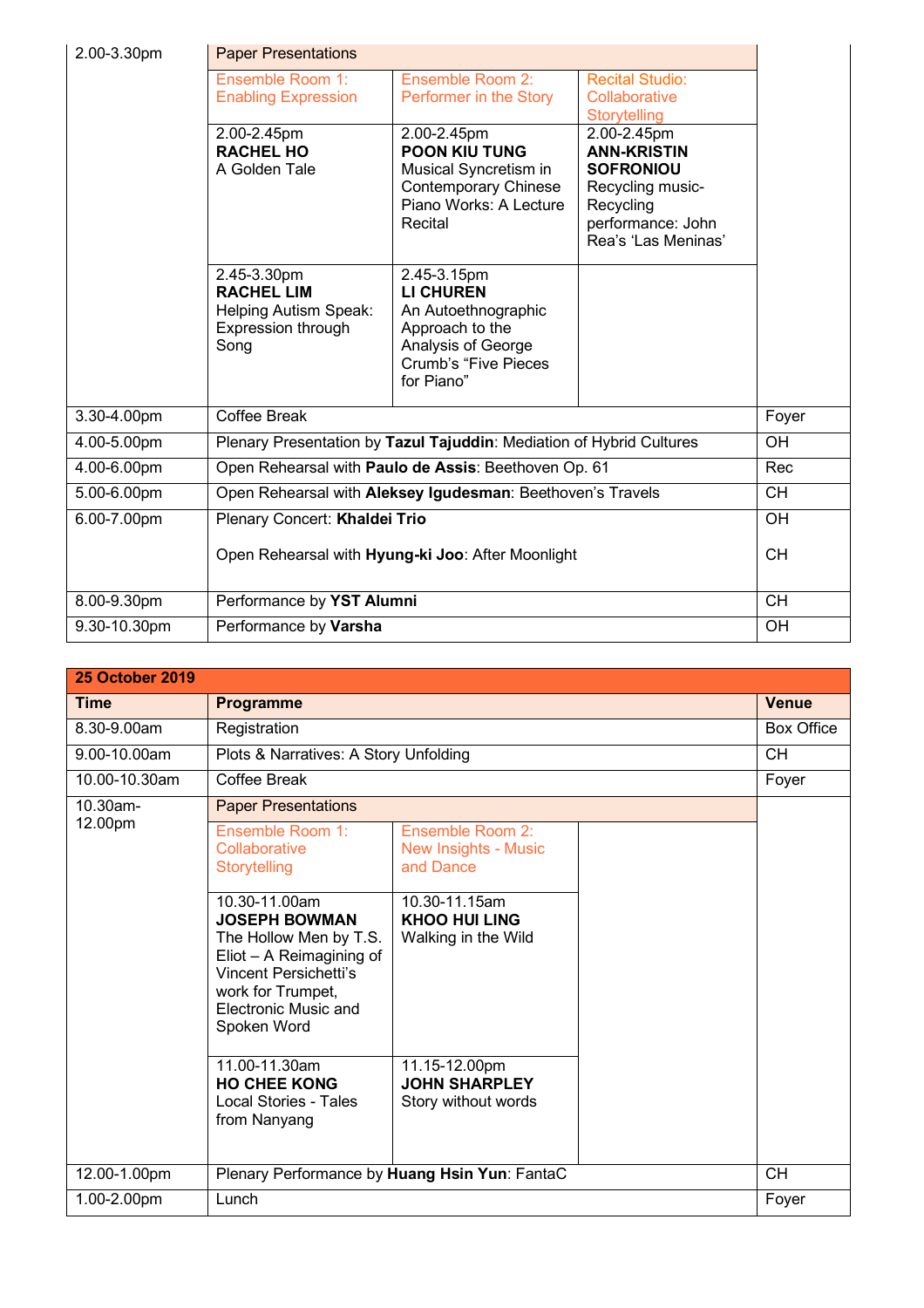| 2.00-3.30pm | <b>Paper Presentations</b>                                                                                                              |                                                                                                                                                              |                                                |                 |
|-------------|-----------------------------------------------------------------------------------------------------------------------------------------|--------------------------------------------------------------------------------------------------------------------------------------------------------------|------------------------------------------------|-----------------|
|             | Ensemble Room 1:<br><b>Nurturing Narratives</b>                                                                                         | Ensemble Room 2:<br><b>Constructions and</b><br><b>Deconstructions</b>                                                                                       | <b>Recital Studio:</b><br><b>Story of Loss</b> |                 |
|             | 2.00-2.45pm<br><b>MASAYO SAKAI</b>                                                                                                      | 2.00-2.45pm<br><b>THAM KORNG KENT</b><br>Constructing a Musical<br>Plot in the Second<br>Movement of Franz<br>Schubert's Piano<br>Sonata in A Major,<br>D959 | 2.00-2.45pm<br><b>DON KOW</b><br>Loss          |                 |
|             | 2.45-3.15pm<br><b>KRISTINE HEALY</b><br>Singing to Find the<br>Music: Storytelling in the<br>World of Instrumental<br>Music Performance | 2.45-3.15pm<br><b>CAITLIN SMITH</b>                                                                                                                          |                                                |                 |
| 3.30-4.00pm | Coffee Break                                                                                                                            |                                                                                                                                                              |                                                | Foyer           |
| 4.00-5.00pm | Intonation Workshop by Henri Bok x OpusNovus                                                                                            |                                                                                                                                                              |                                                | ER <sub>2</sub> |
| 4.30-5.30pm | Plenary Presentation by Karst de Jong: Connected Improvisation                                                                          |                                                                                                                                                              |                                                | <b>RS</b>       |
| 5.45-6.45pm | Plenary Presentation by Edward Klorman                                                                                                  |                                                                                                                                                              |                                                | OH              |
| 7.30-9.00pm | Performance by Open Score Project: Stories; Yours and Mine                                                                              |                                                                                                                                                              |                                                | <b>CH</b>       |

| <b>26 October 2019</b> |                                                                                                           |                                                                                                                        |                 |              |
|------------------------|-----------------------------------------------------------------------------------------------------------|------------------------------------------------------------------------------------------------------------------------|-----------------|--------------|
| <b>Time</b>            | Programme                                                                                                 |                                                                                                                        |                 | <b>Venue</b> |
| 9.00-10.00am           | Plots & Narratives: Open Stories                                                                          |                                                                                                                        |                 | OH           |
| 10.00-10.30am          | <b>Coffee Break</b>                                                                                       |                                                                                                                        |                 | Foyer        |
| 10.30am-               | <b>Paper Presentations</b>                                                                                |                                                                                                                        |                 |              |
| 12.00pm                | Ensemble Room 1:<br><b>Illuminating inspirations</b>                                                      | Ensemble Room 2:<br><b>Plotting the Plot</b>                                                                           |                 |              |
|                        | 10.30-11.15am<br><b>PAUL ROBERTS</b><br><b>Reading Liszt</b>                                              | 10.30-11.15am<br><b>SUZANNE KONINGS</b><br>Theory in Practice                                                          |                 |              |
|                        | 11.15-12.00pm<br><b>OLGA STEZHKO</b><br>And the Moon<br>Descends - At the<br>Crossroads of East &<br>West | 11.15-11.45am<br><b>RACHEL LEIA</b><br><b>DEVADASON</b><br>This is the time. And<br>this is the record of the<br>time. |                 |              |
| 12.00-1.00pm           | Performance by Paulo de Assis x YST Conservatory Orchestra:<br>Beethoven Op. 61                           |                                                                                                                        | $\overline{CH}$ |              |
| 1.00-2.00pm            | Lunch                                                                                                     |                                                                                                                        | Foyer           |              |
| 2.00-3.30pm            | <b>Paper Presentations</b>                                                                                |                                                                                                                        |                 |              |
|                        | Ensemble Room 1:<br><b>Changing Climates in</b><br><b>Southeast Asia</b>                                  | Ensemble Room 2:<br><b>Enacting Interactions</b>                                                                       |                 |              |
|                        | 2.00-2.45pm<br><b>GABRIEL LEE</b><br>Myanmar: Music in<br>Asia's Final Frontier                           | 2.00-2.30pm<br><b>GREG PETERSEN</b><br>Classical Artists on the<br>Internet and in Social<br>Media                     |                 |              |